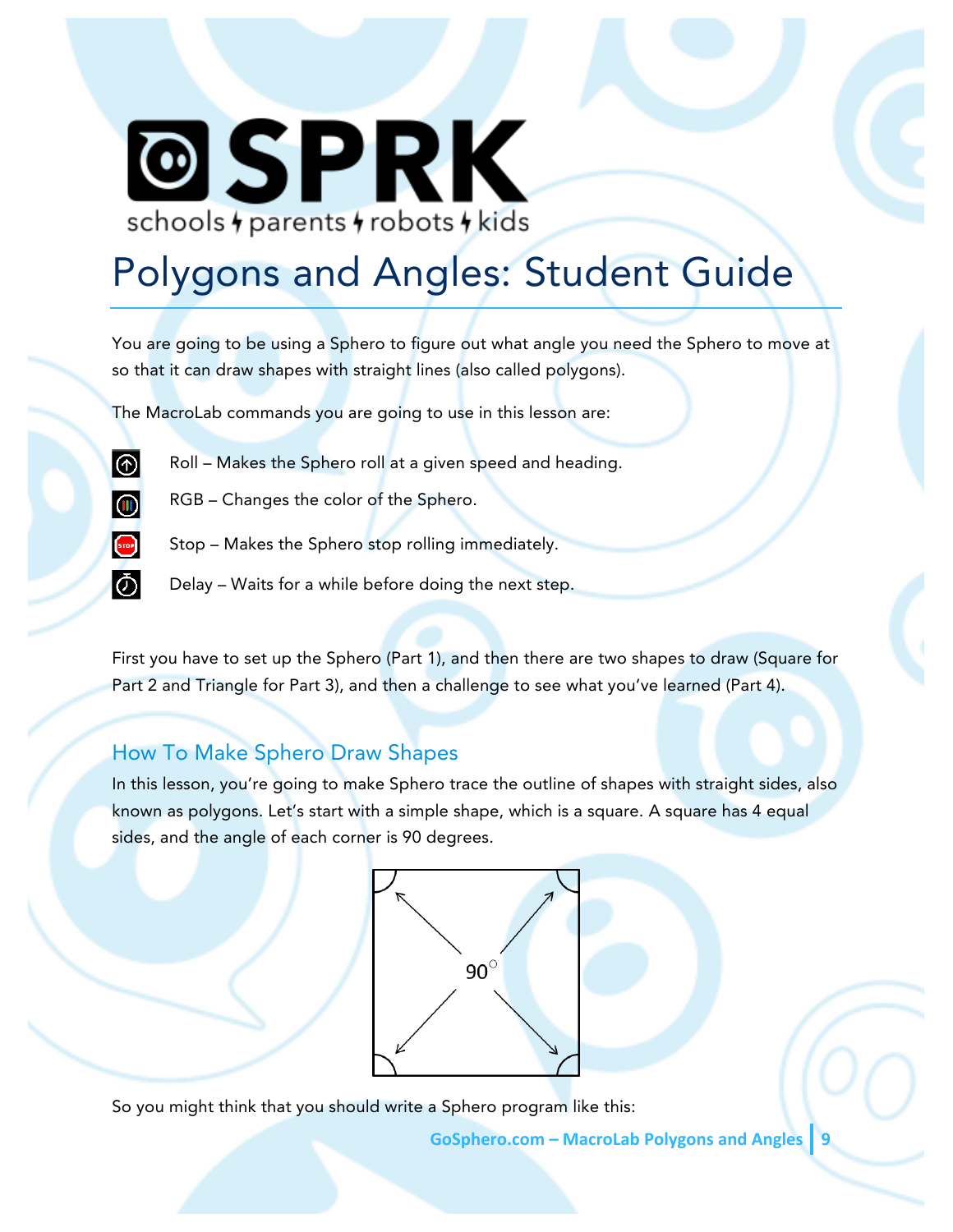- 1. Roll for 2 seconds
- 2. Turn 90 degrees right
- 3. Roll for 2 seconds
- 4. Turn 90 degrees right
- 5. Roll for 2 seconds
- 6. Turn 90 degrees right
- 7. Roll for 2 seconds

But this isn't how Sphero works. Sphero has a heading, which looks something like this:



It will move directly away from you if the heading is zero degrees. To make it turn right, you need to set the heading to 90 degrees. To make it turn right again and head back towards you, you need to set the heading at 180 degrees. Don't think in terms of "turn right" or "turn left". Think instead about what degrees you want for the heading so that Sphero will move in the direction you want it to. For a square, those numbers are:

If you think about it, each Roll step, the heading number went up by 90.

 $90 = 0 + 90$  $180 = 90 + 90$  $270 = 180 + 90$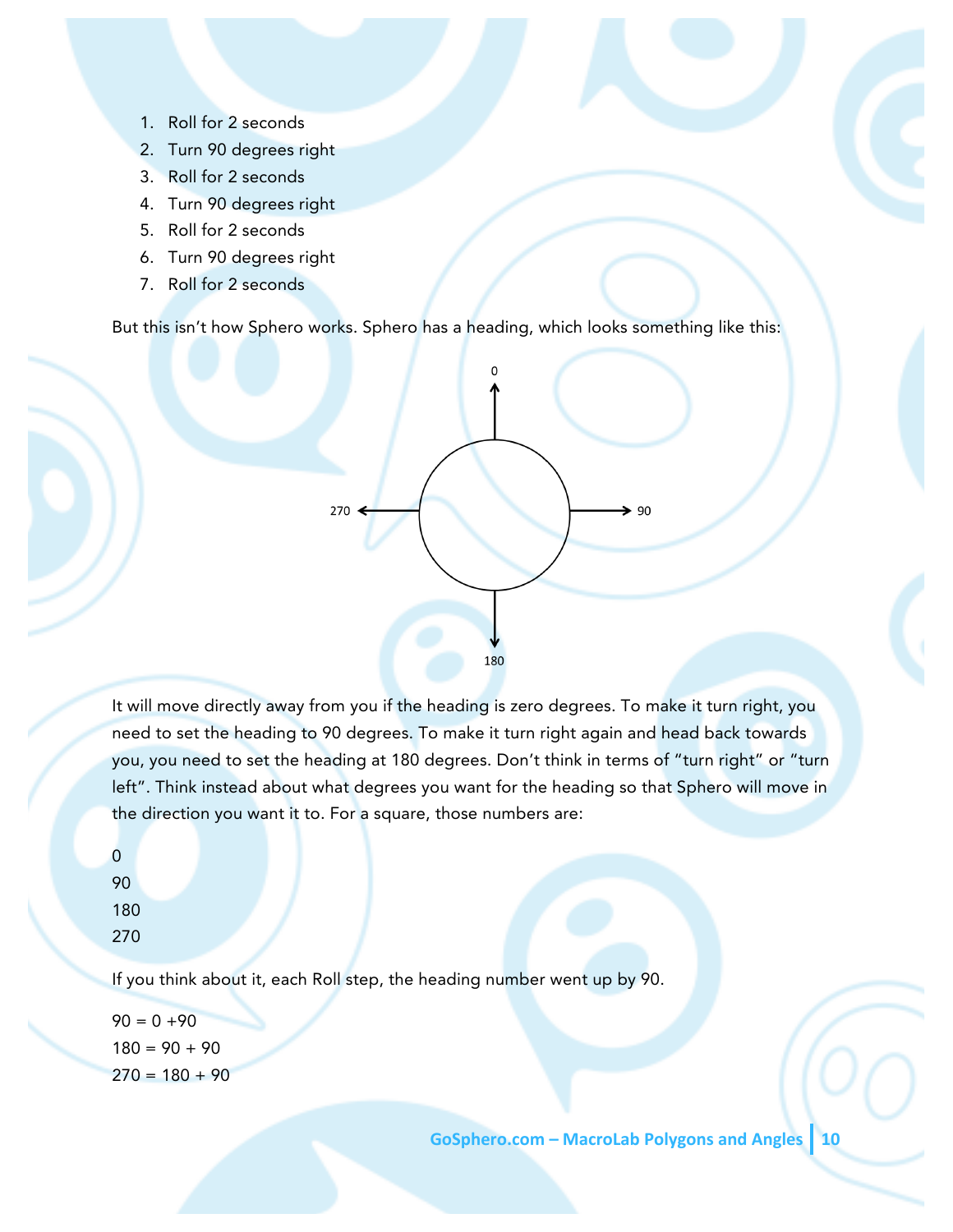Why 90? Well, the heading circle has 360 degrees. We want the Sphero to go full circle and end up where it started.



A square has 4 sides. Since each of those sides gets an equal share of the 360 degrees, each side gets an angle of:

 $360 / 4 = 90.$ 

What if you wanted to draw a triangle instead? Then the heading angles would change by 360 / 3, which is 120 degrees. The first angle would be 0 and the second angle would be 120 degrees. What would the third angle be?

You're going to be figuring this out, and more complicated shapes, too.

#### Part 1: Connect Sphero

First thing you need to do is to connect the iPad to the Sphero. Here's how:

- 1. Pick up the Sphero from its charging station and tap it twice on the logo to wake it up. You may have to tap it hard. It will start flashing colors when it is awakened out of its "sleep" state.
- 2. On your device, make sure Bluetooth is enabled. From the home page, click on Settings at the bottom. Then choose Bluetooth.
- 3. You will be shown a list of Spheros. Connect to the appropriate Sphero by tapping it. You can tell which Sphero is which by the names, which relate to the colors the ball is flashing. For example, if it flashes purple, then yellow, then green, then that is ball PYG. Select the one you want. Once successfully connected, it will say "Connected".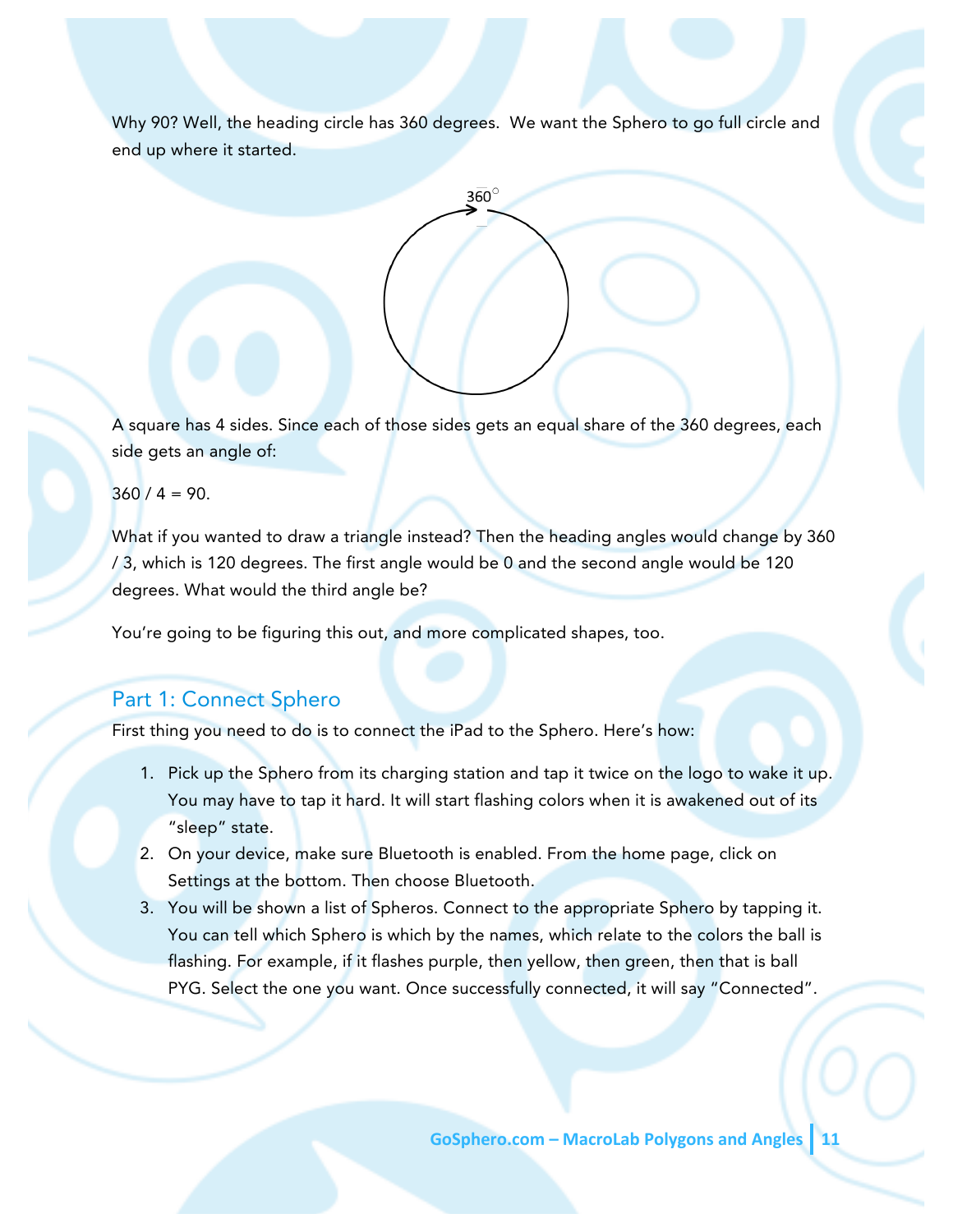| Settings                         |            |                                             | Bluetooth           |
|----------------------------------|------------|---------------------------------------------|---------------------|
| Ą,<br>Airplane Mode              |            | Bluetooth                                   | <b>CO</b>           |
| Wi-Fi<br>$\widehat{\mathcal{F}}$ | KittyHawk2 | DEVICES $\hat{z}_{\alpha\beta}^{M_{\beta}}$ |                     |
| Bluetooth                        | On         | Sphero-02D                                  | Not Connected $(i)$ |
|                                  |            | Sphero-PYG                                  | Connected $(i)$     |
| G<br>Notification Center         |            | Sphero-WRB                                  | Not Connected (i)   |
| 8<br>Control Center              |            | Now Discoverable                            |                     |

### Part 2: Aim Sphero

The Sphero has a direction built into it that it thinks of as "straight ahead". This is called the orientation. The first thing we want to do is to aim the Sphero so that the orientation is on the path we want it to go. Each Sphero has a blue light inside of it called the "taillight", which is always on the exact opposite side of the straight ahead direction. You are going to set the taillight so that it's pointing right at you when you look down the path you want the Sphero to go.



Follow these steps to aim the Sphero:

- 1. Go to the home screen and open MacroLab.
- 2. Have one of you hold the Sphero and stand at the beginning of the path you will use for your experiments. Have them face the direction the Sphero should roll, and hold the Sphero directly in front of them.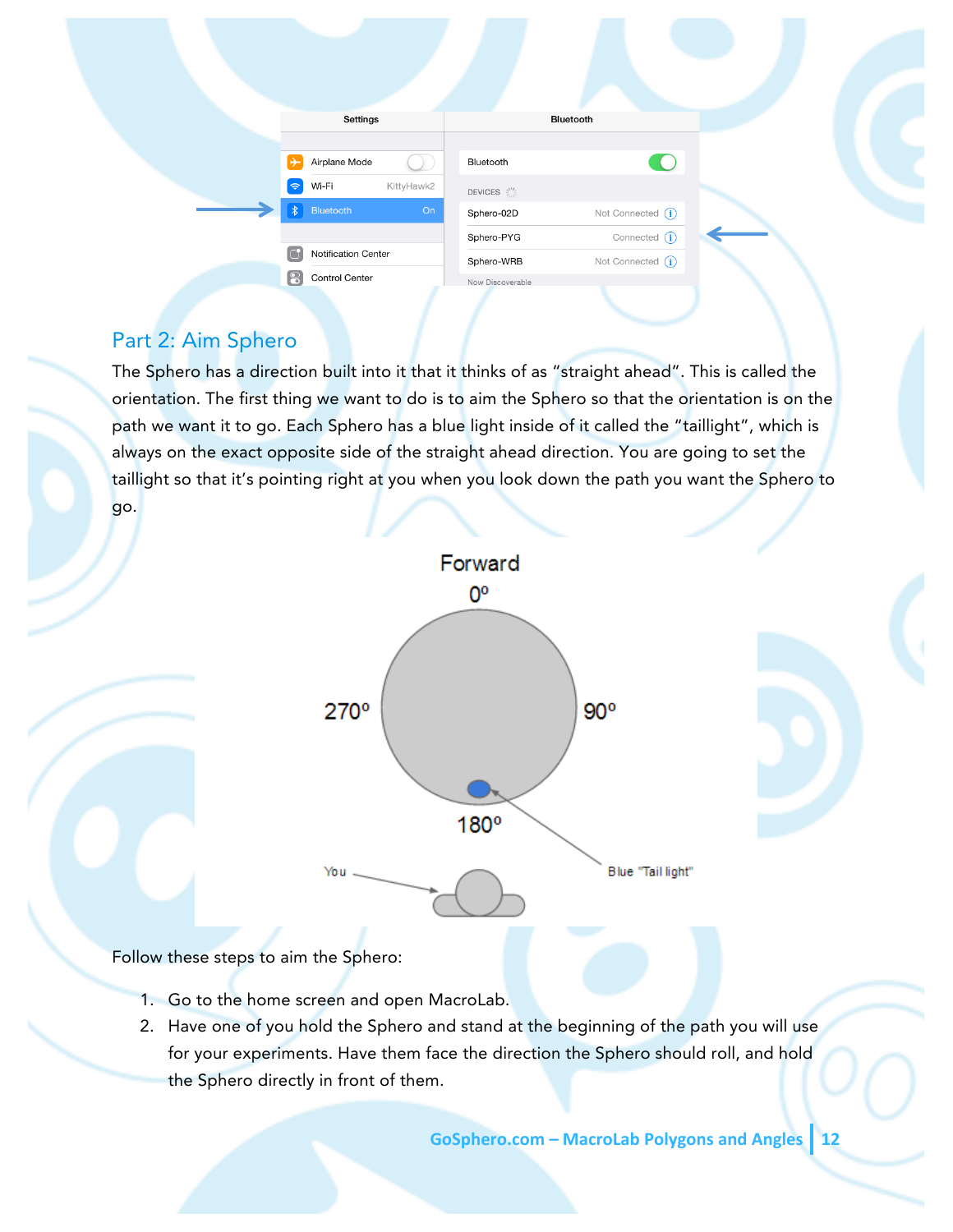3. Now, you will aim the Sphero in that direction. Have a second member of the group use the iPad. In MacroLab, you will see a circle with two arrows at the bottom center of the screen. Tap on it and hold it.



4. A white circle will appear. Move your finger slightly to rotate the insides of the Sphero. You will see a blue light inside the ball. Move it around until the blue light is directly facing the person holding the Sphero. This is the "taillight", and shows the direction opposite where the Sphero will move when moving straight ahead.



#### Part 3: Square

Now that we have the Sphero going in the right direction, follow these steps to make the Sphero draw a square.

1. Tap the + button at the bottom to create a new macro.



2. Where it says Macro Name, call it my square. Click Create Macro.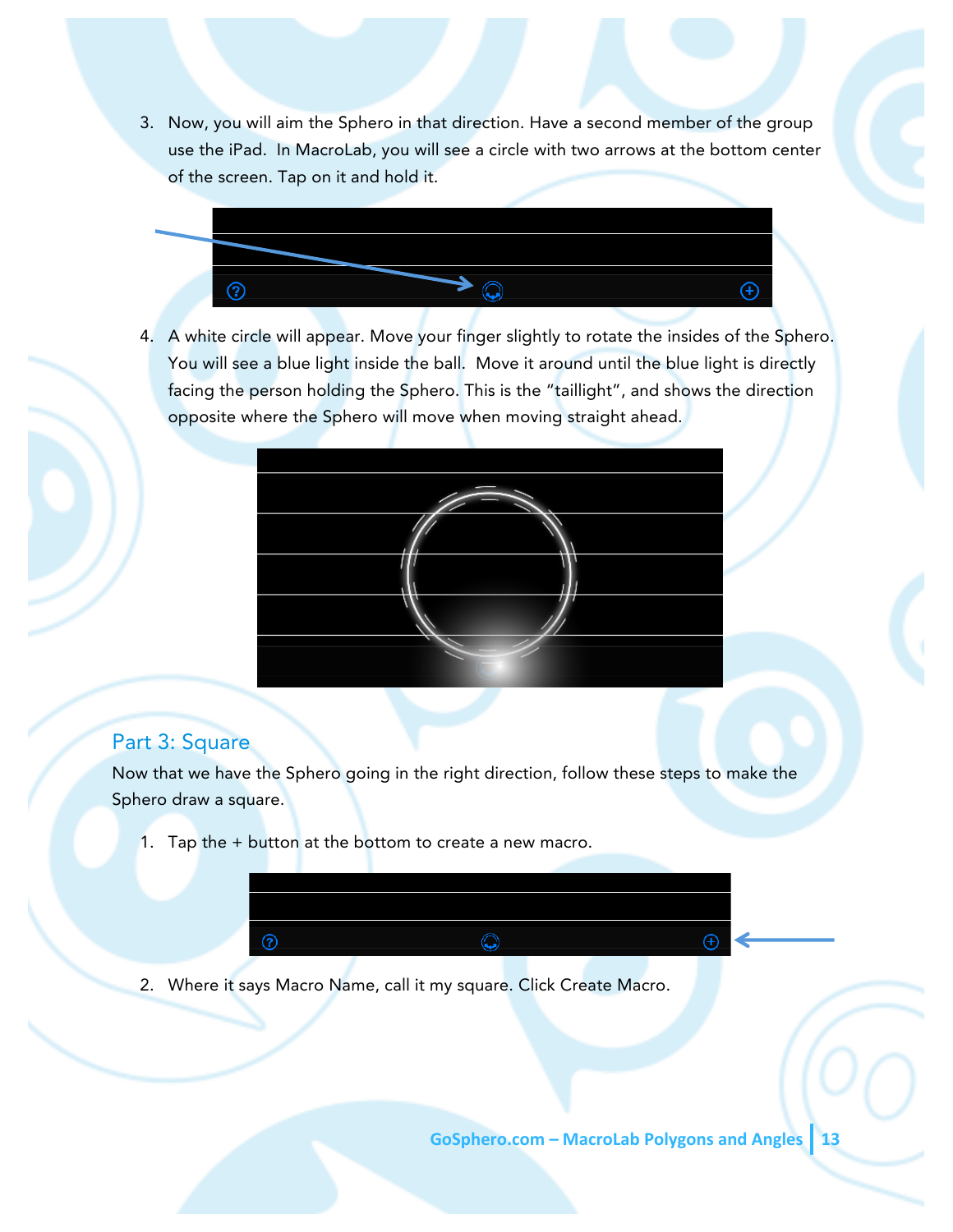| K Macros |                          |  |  |
|----------|--------------------------|--|--|
|          | my square <mark>l</mark> |  |  |
|          | <b>Create Macro</b>      |  |  |
|          |                          |  |  |

3. Add a command by tapping the + button at the bottom.



4. For the fun of it, let's make every side of the square light up as a new color. So tap on RGB (which stands for "Red, Green, Blue"), the third command in the list.

| speed and time      | <b>Add Command</b> |  |
|---------------------|--------------------|--|
| <b>Roll</b>         |                    |  |
| Roll                |                    |  |
| Stop<br><b>STOP</b> |                    |  |
| Light               |                    |  |
| RGB                 |                    |  |
| ᆈ                   |                    |  |

5. Drag the slider for Red to the right for 100% in order to make a red color. Slide the Green and Blue sliders to the left for zero. Leave the Delay at 200. Click Create.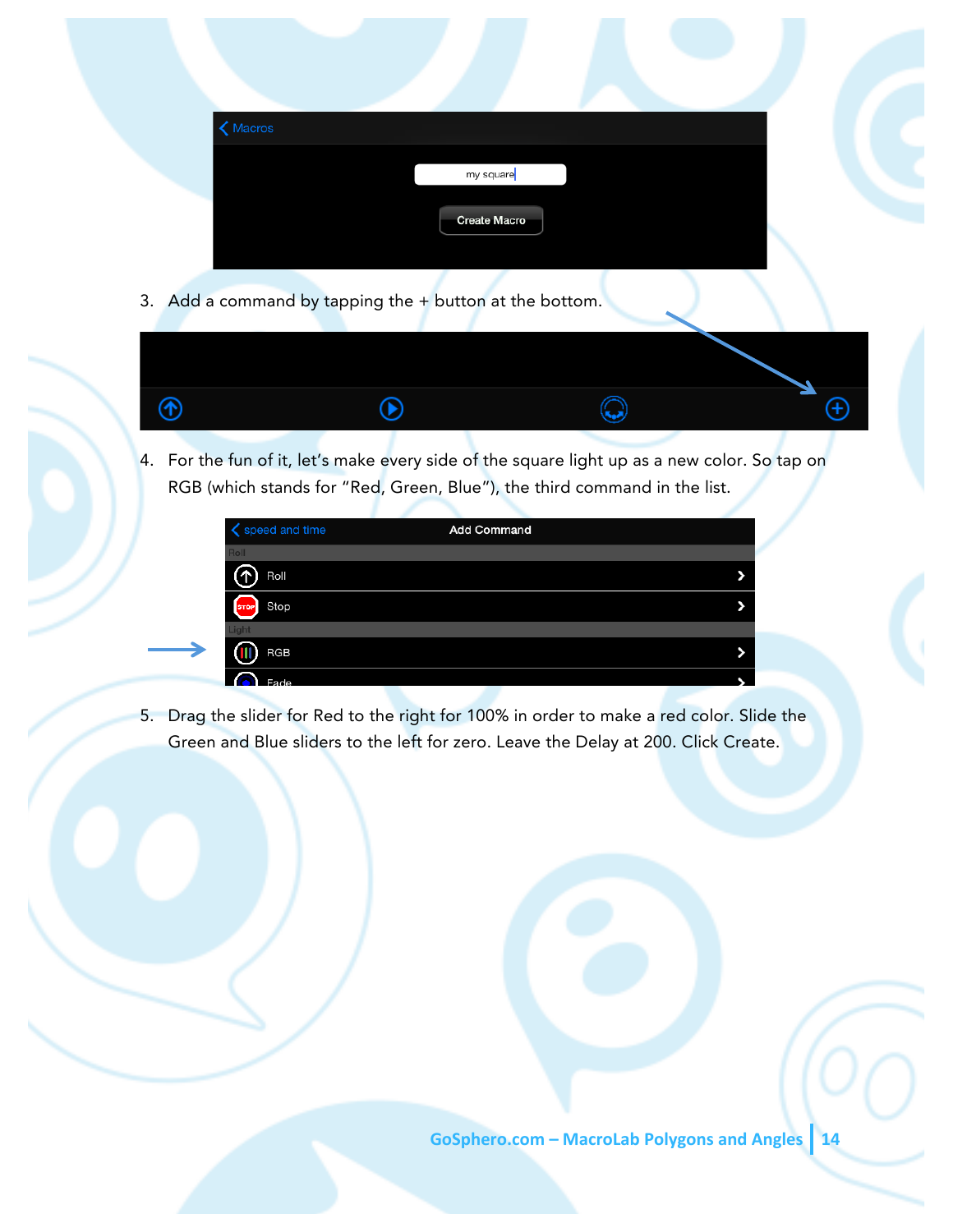| <b>く</b> Add Command             | <b>RGB</b> | Create         |
|----------------------------------|------------|----------------|
| Changes the color of the Sphero. |            | More Info      |
| Red $(\%)$                       |            | 100            |
| Green (%)                        |            | $\overline{O}$ |
| Blue $(\% )$                     |            | $\overline{0}$ |
| Delay (ms)                       |            | 200            |
|                                  |            |                |

6. Now let's add a Roll to create the first side of the square. Tap on Add to add a new command. Tap on Roll, the first command in the list.

| speed and time      | <b>Add Command</b> |  |
|---------------------|--------------------|--|
| <b>Roll</b>         |                    |  |
| Roll                |                    |  |
| Stop<br><b>STOP</b> |                    |  |
|                     |                    |  |
| <b>DCP</b>          |                    |  |

7. Set the Speed to 20 and the Delay to 2000 (2 seconds). It may be easier to use the keyboard than try to get the right values with the slider. Leave the Heading at zero. Click the Create button up top.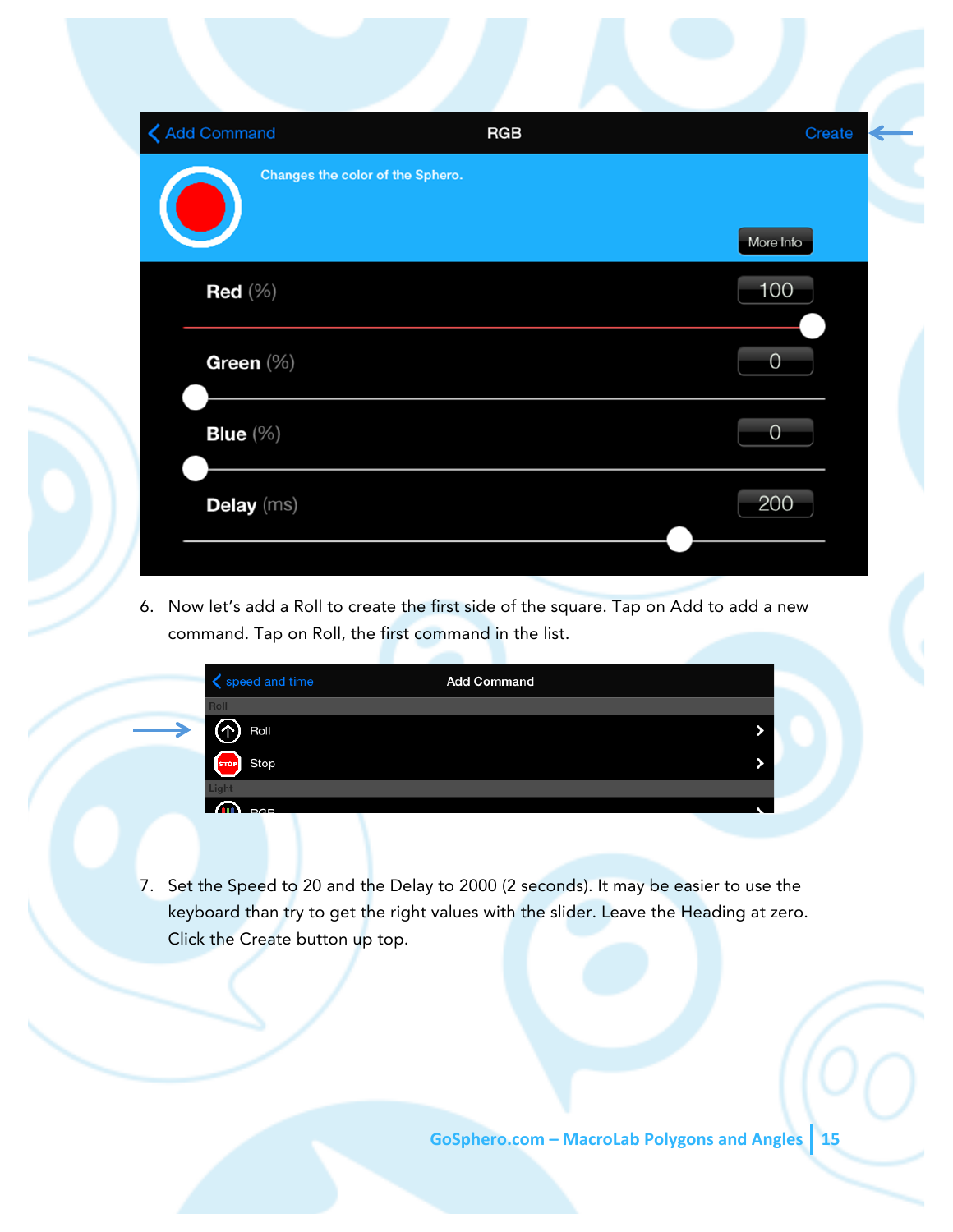| <b>く</b> Add Command | Roll                                                | Create         |
|----------------------|-----------------------------------------------------|----------------|
|                      | Makes the Sphero roll at a given speed and heading. |                |
|                      |                                                     | More Info      |
| Speed (%)            |                                                     | 20             |
| Heading (°)          |                                                     | $\overline{0}$ |
| Delay (ms)           |                                                     | 2000           |
|                      |                                                     |                |

8. Tap Play. You will see the Sphero turn red and go a short distance.

That's the first side of our square. Now, we want the Sphero to glow another color and make a right turn to make the second side. The color is easy:

9. Add a third command by tapping the Add button. Tap RGB again, and this time bring the Green bar to 100% and the Red and Blue bar to 0%, making the color green. Click the Create button.

How do we get Sphero to turn? Remember, Sphero has a heading, which looks like this:



It will move directly away from you if the heading is zero degrees. To make it turn right, we need to set the heading to 90 degrees.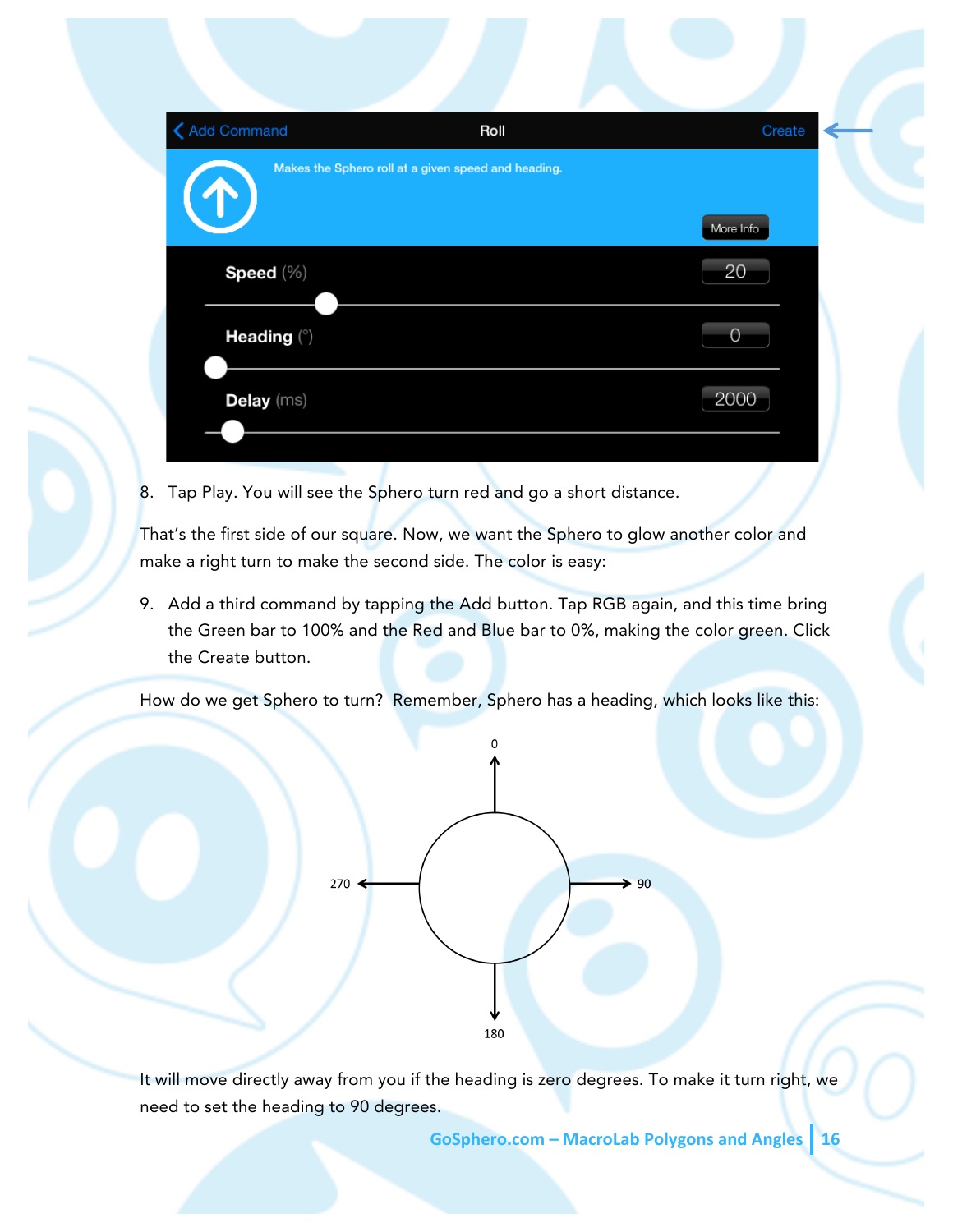10. Add a fourth command by tapping the Add button. Chose Roll. Set the speed to 20%, the heading to 90, and the delay to 2000 (2 seconds). Tap Create.



- 11. Bring the Sphero back to the starting point and tap Play. The Sphero should create two sides of the square: red and green.
- 12. Add another command to turn the Sphero to blue. You should be able to figure out how to do this now.
- 13. Add a sixth command to have it create the third leg of the square. The speed and delay should be the same as the others, but the heading will be different. Take a look at the heading diagram to figure out what value it should be.
- 14. Move the Sphero back to the starting point and try it again. Do you have three sides of the square?
- 15. Lastly, let's add the color yellow. We can do this by mixing red and green together. (If you mix red and green paint, you'll get brown, but if you mix red and green light, you'll get yellow.) Create a new RGB command, and move the red and green bars to 100%, and the blue bar to 0%.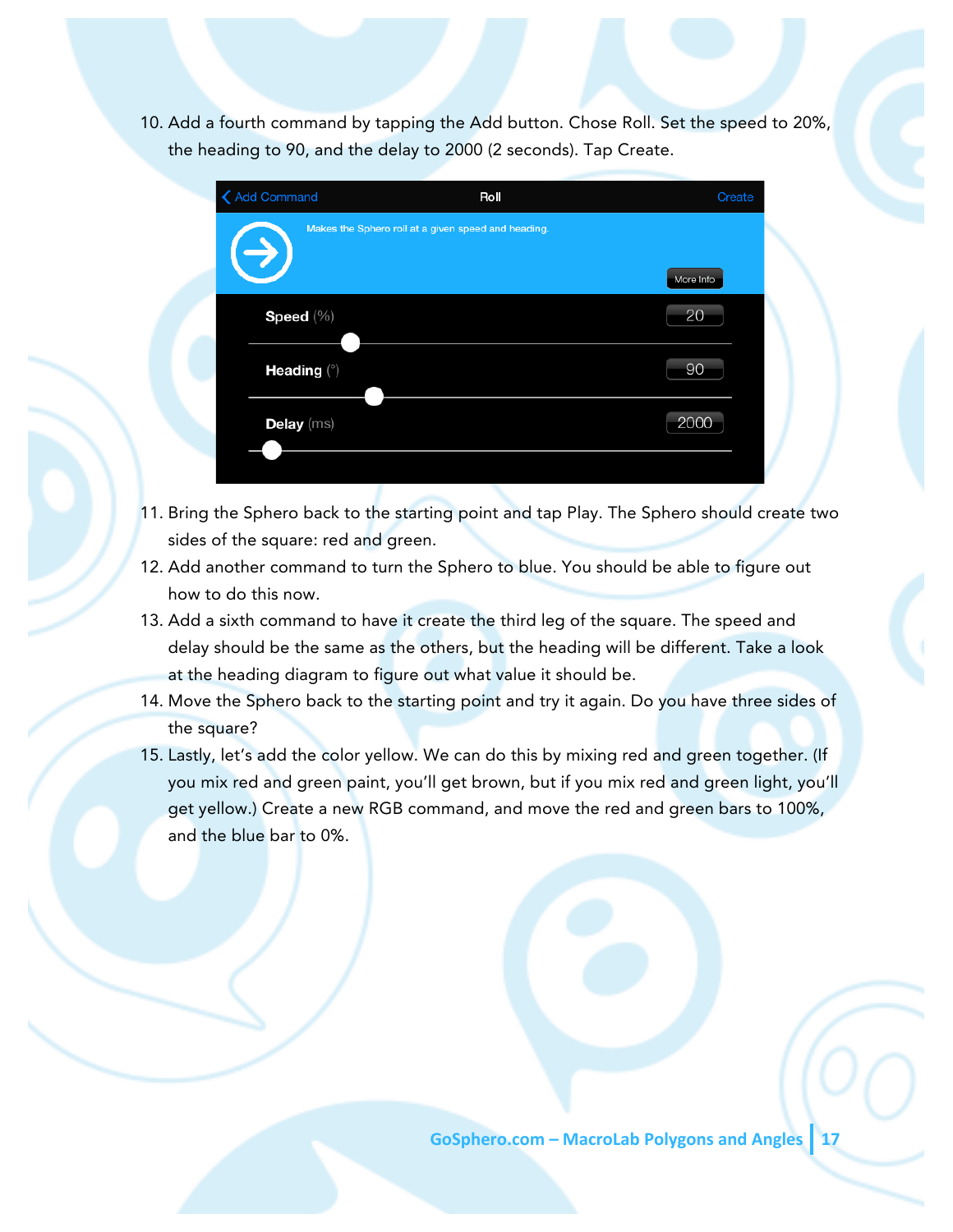| <b>く Add Command</b> | RGB                              | Create         |
|----------------------|----------------------------------|----------------|
|                      | Changes the color of the Sphero. | More Info      |
| Red $(\% )$          |                                  | 100            |
| Green (%)            |                                  | 100            |
| Blue (%)             |                                  | $\overline{0}$ |
| Delay (ms)           |                                  | 200            |
|                      |                                  |                |

- 16. Now, add the last Roll command. Looking at the heading diagram, you should be able to figure out the heading.
- 17. Tap Play. Did you get a full square? If you did, congratulations!

### Part 3: Triangle

In this section, you'll have the Sphero draw a triangle. How will you do this? If you remember back to the introduction, the heading angles for a triangle change by 360 / 3, which is 120 degrees. Let's test this theory out and make a new macro that draws a triangle.

Follow these steps:

- 1. Return to the Macro screen by tapping on Macros in the top left corner.
- 2. Tap the + button at the bottom to create a new Macro
- 3. Name the Macro triangle.
- 4. Like before, add an RGB step for the color red.
- 5. Like before, add a Roll step that rolls at 20% speed, at 0 heading, and delay of 2000 milliseconds (2 seconds).
- 6. Again, add an RGB step for the color green.
- 7. Add another Roll step like the one you just did, but now we want the heading to be 120, since that's 360/3.
- 8. Add an RGB step for the color blue.
- 9. Add one last Roll step with the same speed and delay. We want this step's heading to be 120 higher than the last one, or in other words, be 120 + 120.
- 10. Put the Sphero at the starting point and tap Play to run the program. Did you get a triangle?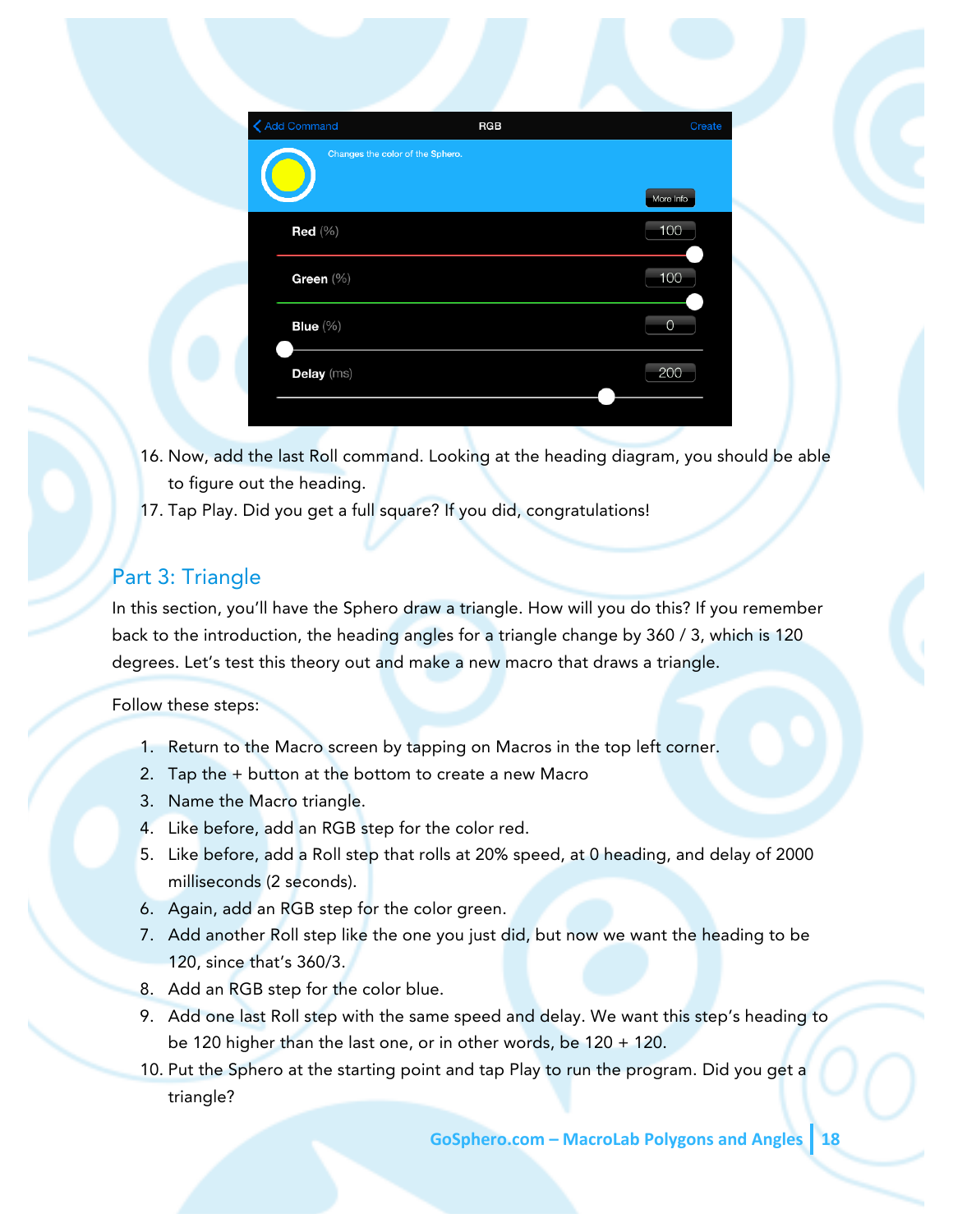You may have noticed that the triangle's corners are a little rounded. That's because the Sphero has momentum when it comes to each corner. In other words, it had a little speed in the direction it was going in, and it doesn't change that speed right away. Let's fix that by adding two new commands between each of the Roll commands. These commands will stop the Sphero and make it wait before drawing the next leg of the triangle. Follow these steps:

- 1. Tap the  $+$  button at the bottom to add a new step.
- 2. Tap the Stop button.

| Speed and time           | <b>Add Command</b> |  |
|--------------------------|--------------------|--|
| Roll                     |                    |  |
| $\odot$<br>Roll          |                    |  |
| STOP <sup></sup><br>Stop |                    |  |
| Light                    |                    |  |
| <b>D<sub>C</sub>D</b>    |                    |  |

3. Drag the delay to the maximum, which is 255. Click Create.

| <b>Add Command</b>                               | Stop | Create    |
|--------------------------------------------------|------|-----------|
| Stop Sphero with current heading.<br><b>STOP</b> |      |           |
|                                                  |      | More Info |
| Delay (ms)                                       |      | 255       |
|                                                  |      |           |

- 4. This will stop the Sphero, but we need it to sit for half a second more to give it time to find its new heading. Tap the + button again to add a new step.
- 5. Tap the Delay button. Change the value to 500 milliseconds (half a second). Tap Create.
- 6. Now we need to move these two steps into place under the first Roll command. Tap the Edit button in the top right corner.
- 7. Tap the three lines on the right side of the Stop step, and slide the step up until it is under the first Roll command.
- 8. Do the same for the Delay step, bringing it up under the Stop step. Then click Done in the top right. Your macro should look like this: